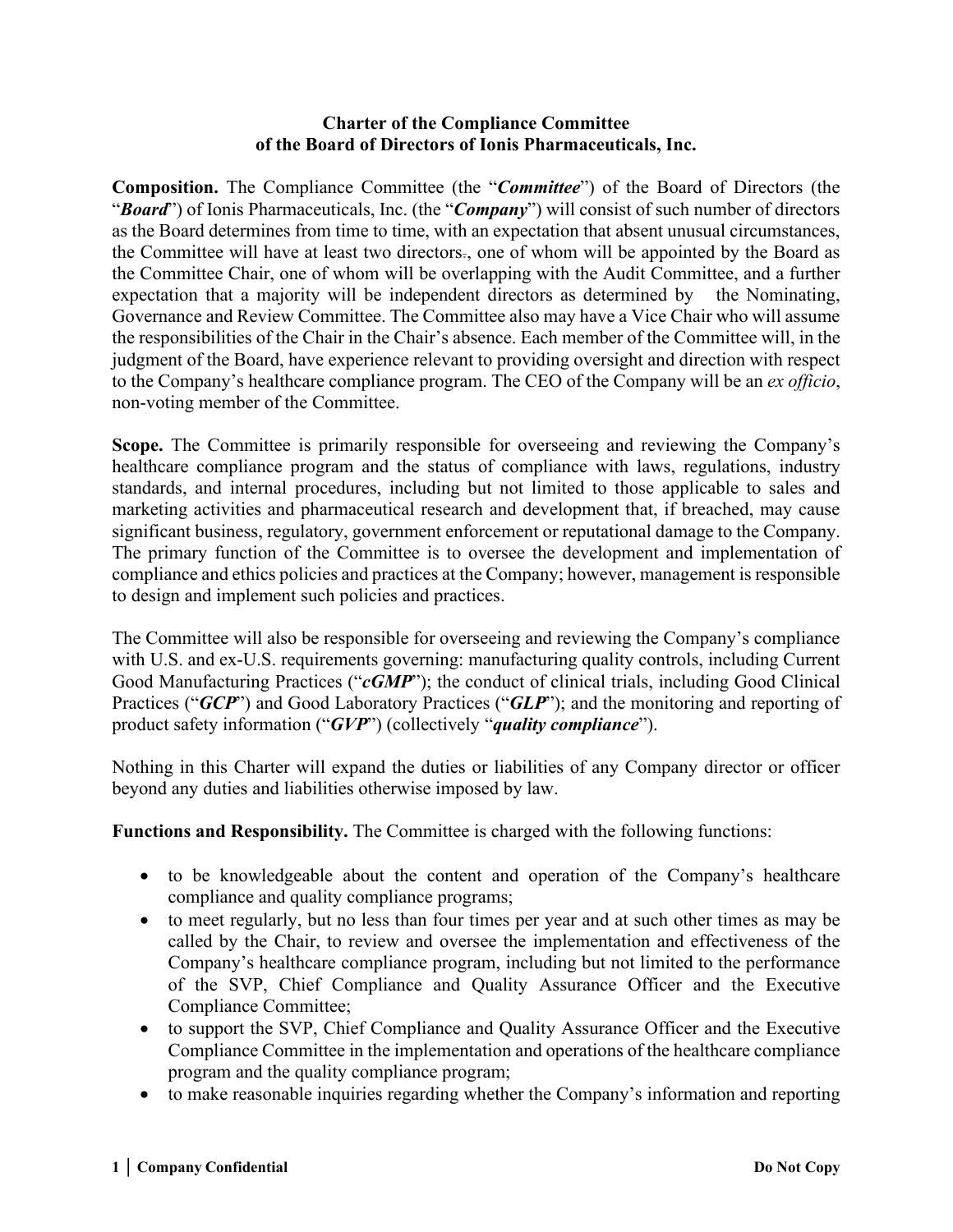systems are adequate to assure the Committee that appropriate information relating to the Company's compliance with applicable laws will come to the Committee's attention in a timely manner and as a matter of course;

- to periodically evaluate the Company's healthcare compliance and quality compliance programs to ensure that they are adequate in scope and reasonably designed, funded and implemented taking into consideration the size and complexity of the Company's operations;
- to review and monitor efforts to promote a compliant and ethical culture, and to itself promote an organizational culture that encourages compliant and ethical conduct at the Company;
- to obtain, review and evaluate periodic reports and updates from the SVP, Chief Compliance and Quality Assurance Officer, and other internal and external resources as appropriate, regarding the regulatory and enforcement landscape applicable to the Company's operations;
- to receive, review and evaluate reports from the General Counsel and SVP, Chief Compliance and Quality Assurance Officer, including but not limited to the results of the Company's annual healthcare compliance program risk assessment and internal review processes, regarding any information or data suggesting significant non-compliance with laws, regulations and industry standards that could affect the healthcare compliance programs or the Company and ensure proper communication of significant compliance issues to the full Board;
- to oversee that any such non-compliance is investigated and that the Company's healthcare compliance program is enforced so that it is generally effective in deterring and detecting misconduct;
- to obtain regular, but not less than quarterly, reports from the SVP, Chief Compliance and Quality Assurance Officer regarding compliance program activities, including but not limited to internal and external investigations, hotline call activity, results of the Company's healthcare compliance auditing and monitoring activities, healthcare compliance trainings, and other matters that the Committee deems appropriate to assist it in monitoring the operations and evaluating the effectiveness of the Company's healthcare compliance program;
- to provide oversight of the Company's data privacy program encompassing proper use, processing, and storage of personal information of patients, customers and employees;
- to consult, as appropriate, with external regulatory, compliance or legal professionals with healthcare, data privacy, or quality compliance expertise to advise the Committee with respect to the discharge of its duties;
- to evaluate and provide recommendations to the Board on strategic issues related to the Company's healthcare compliance program; and
- perform such other functions and have such other powers as the Committee and the Board determine are necessary or appropriate in the efficient discharge of the foregoing.

The Board will provide the Committee with adequate resources and authority to discharge its responsibilities and duties. In particular, the Committee will have full authority at its own discretion to institute investigations of any matter brought to its attention, with full access to all books, records, facilities and personnel of the Company, and the authority to engage independent counsel and other advisors it deems necessary to conduct its duties. In addition, the Committee